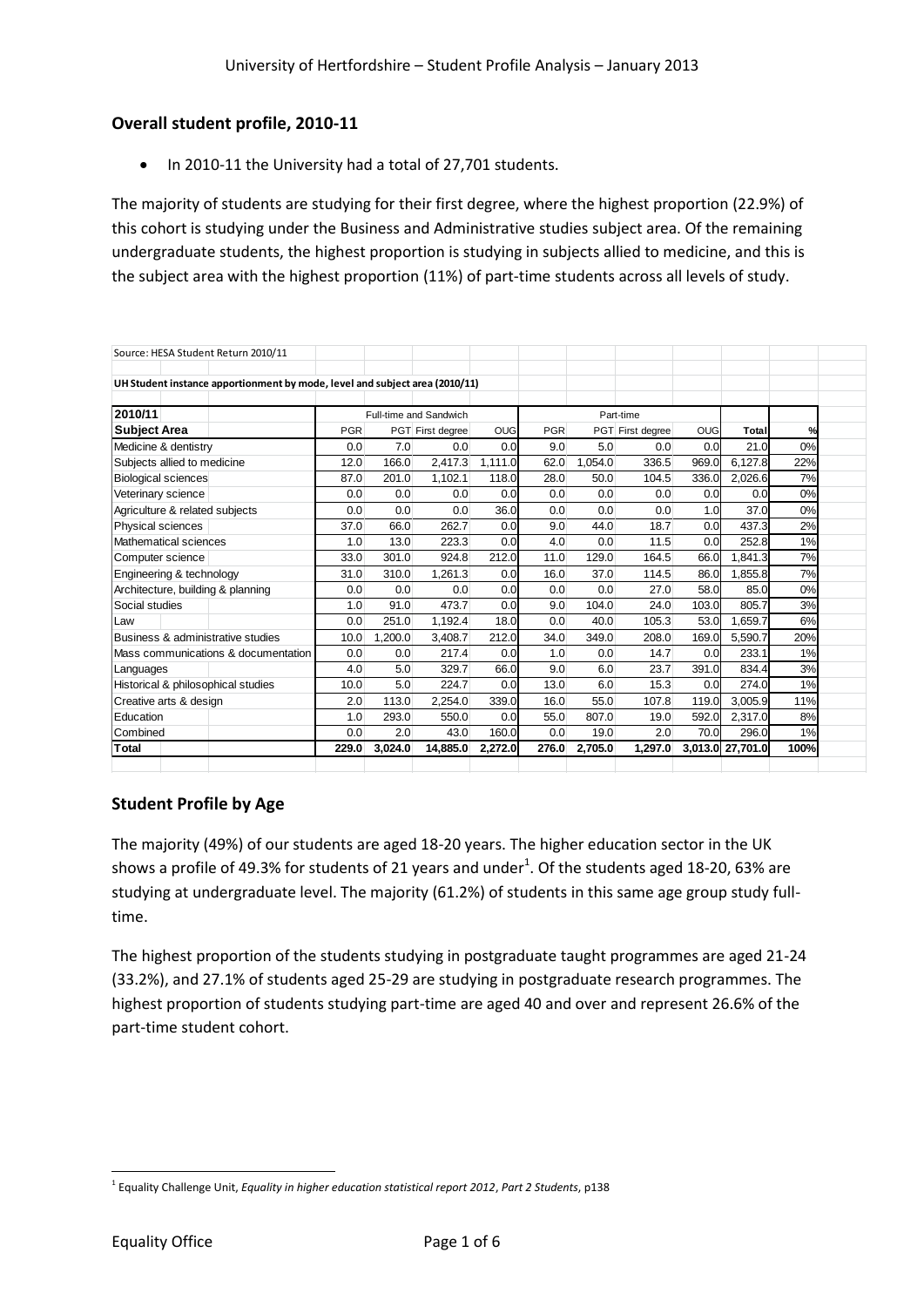

Year on year, the University's student population aged 18-20, and 40 and over, have been decreasing, whereas all other age groups have increased (except those aged 30-39, where there had been a consistent reduction in numbers between 2001/2 and 2006/7).



### **Attainment according to Age**

Overall, high proportions of our students across all age groups demonstrate good rates of success in qualifying. The age group that showed the highest proportion achieving a qualification of 2:1 and above were those students over the age of 40 (72.1% of this cohort). In contrast, 60% of students aged 25-29 achieved a 2:1 or above (the lowest proportion of all the age groups) and because of this it may be necessary to undertake further analysis to understand the reasons for the 12% differential between 25-29 year old students and students aged over 40.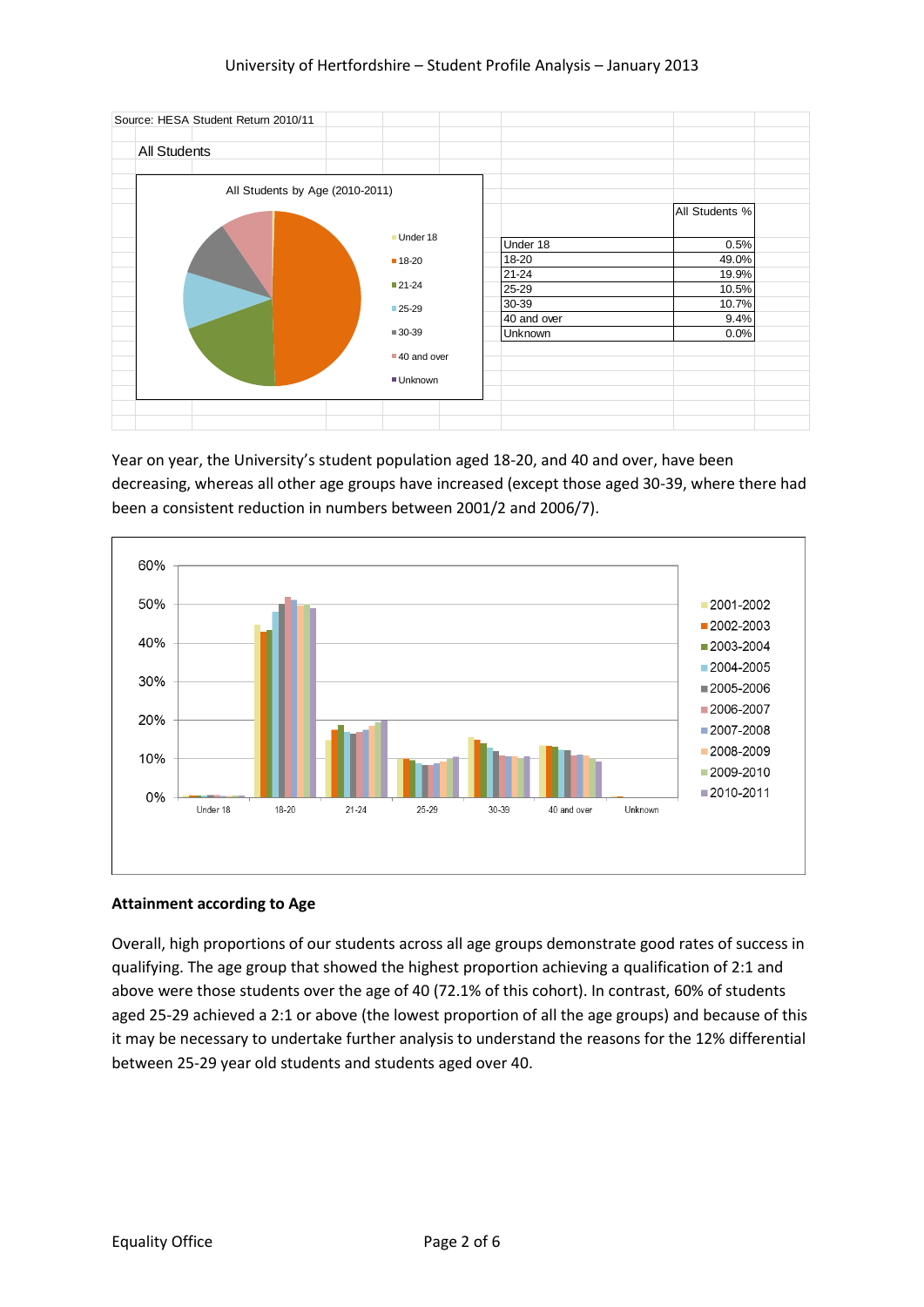| First degree qualifiers by class & age group 2010/11. |        |     |        |     |       |      |
|-------------------------------------------------------|--------|-----|--------|-----|-------|------|
|                                                       |        |     |        |     |       |      |
|                                                       | 1st    |     | 2:1    |     | Total | %    |
|                                                       | Number | %   | Number | %   |       |      |
| Under 21                                              | 10     | 9%  | 65     | 57% | 115   | 100% |
| 21-24 years                                           | 475    | 16% | 1,345  | 45% | 2,975 | 100% |
| 25-29 years                                           | 80     | 18% | 190    | 42% | 450   | 100% |
| 30-39 years                                           | 55     | 22% | 100    | 41% | 245   | 100% |
| 40 & over                                             | 80     | 37% | 75     | 35% | 215   | 100% |
| Total                                                 | 700    | 18% | 1775   | 44% | 4000  | 100% |
|                                                       |        |     |        |     |       |      |

# **Student Profile by Disability**

A lower proportion of students at the University declare a disability than across the higher education sector in the UK, where 8% of all students declared a disability in 2010/11<sup>2</sup>. At undergraduate level a slightly higher proportion (7.3%) declared a disability, however the proportions of declared disabled students dropped to 4.6% in postgraduate taught and 6.5% in postgraduate research programmes respectively.



When analysing the types of disability declared since 2001/2, a considerable increase has occurred in the levels of our students declaring a specific learning difficulty. The amount of students declaring this type of disability has risen by around 2% each year and overall, 51% of students that declared a disability had a specific learning disability in 2010/11. This is slightly higher than reported across the higher education sector in the UK (47.7%) in the same year. As a result of this, the University will need to consider the future proportions of students declaring specific learning difficulties in order to ensure that adequate provision is in place to support students.

**.** 

<sup>2</sup> Equality Challenge Unit, *Equality in higher education statistical report 2012*, *Part 2 Students*, p96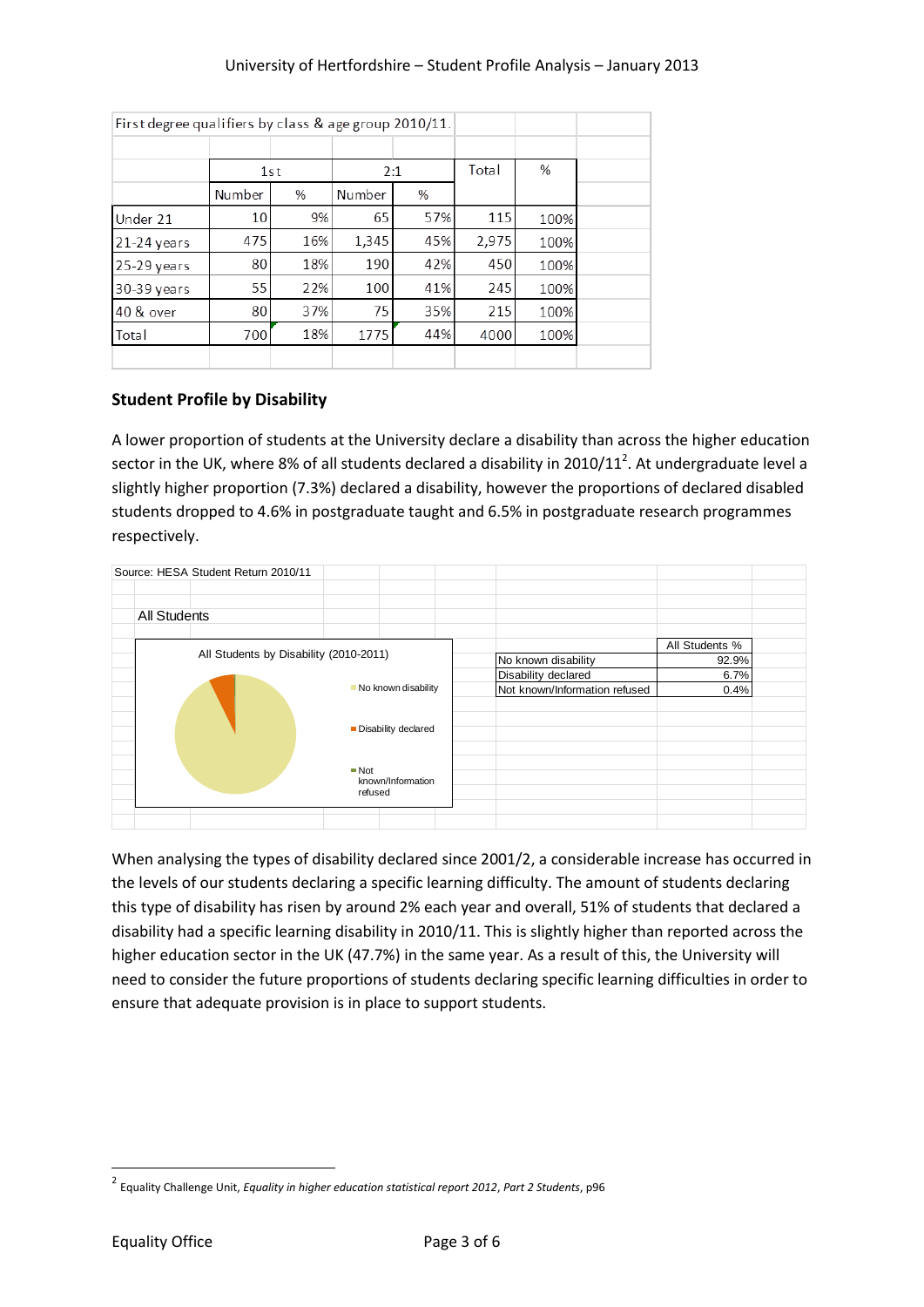

### **Attainment according to disability**

Following analysis of the attainment rates of our disabled and non-disabled students, there is very little difference between both groups. 61.3% of disabled students qualified with a 2:1 or above compared to 61.8% of non-disabled students. Across the rest of the higher education sector in the UK, the attainment gap between disabled and non-disabled students is bigger at 1.9%, so the University compares favourably here.

| Source: Heidi report - A.4c First degree qualifiers by class & disability 2010/11 |        |     |        |     |       |      |  |  |
|-----------------------------------------------------------------------------------|--------|-----|--------|-----|-------|------|--|--|
|                                                                                   |        |     |        |     |       |      |  |  |
|                                                                                   | 1st    |     | 2:1    |     | Total | %    |  |  |
|                                                                                   | Number | %   | Number | ℅   |       |      |  |  |
| Disability declared                                                               | 50     | 16% | 140    | 45% | 310   | 100% |  |  |
| No known disability                                                               | 650    | 18% | 1,630  | 44% | 3,690 | 100% |  |  |
| Total                                                                             | 700    | 18% | 1770   | 44% | 4000  | 100% |  |  |
|                                                                                   |        |     |        |     |       |      |  |  |

# **Student profile by Ethnicity**

The University has a very ethnically diverse student population, with 49.8% identifying as being from a Black and Minority Ethnic (BME) background. Due to its geographical location it is perhaps more appropriate to compare the University's ethnic profile against other institutions in London, where Hertfordshire compares well against the recorded 45.5% BME student population in London.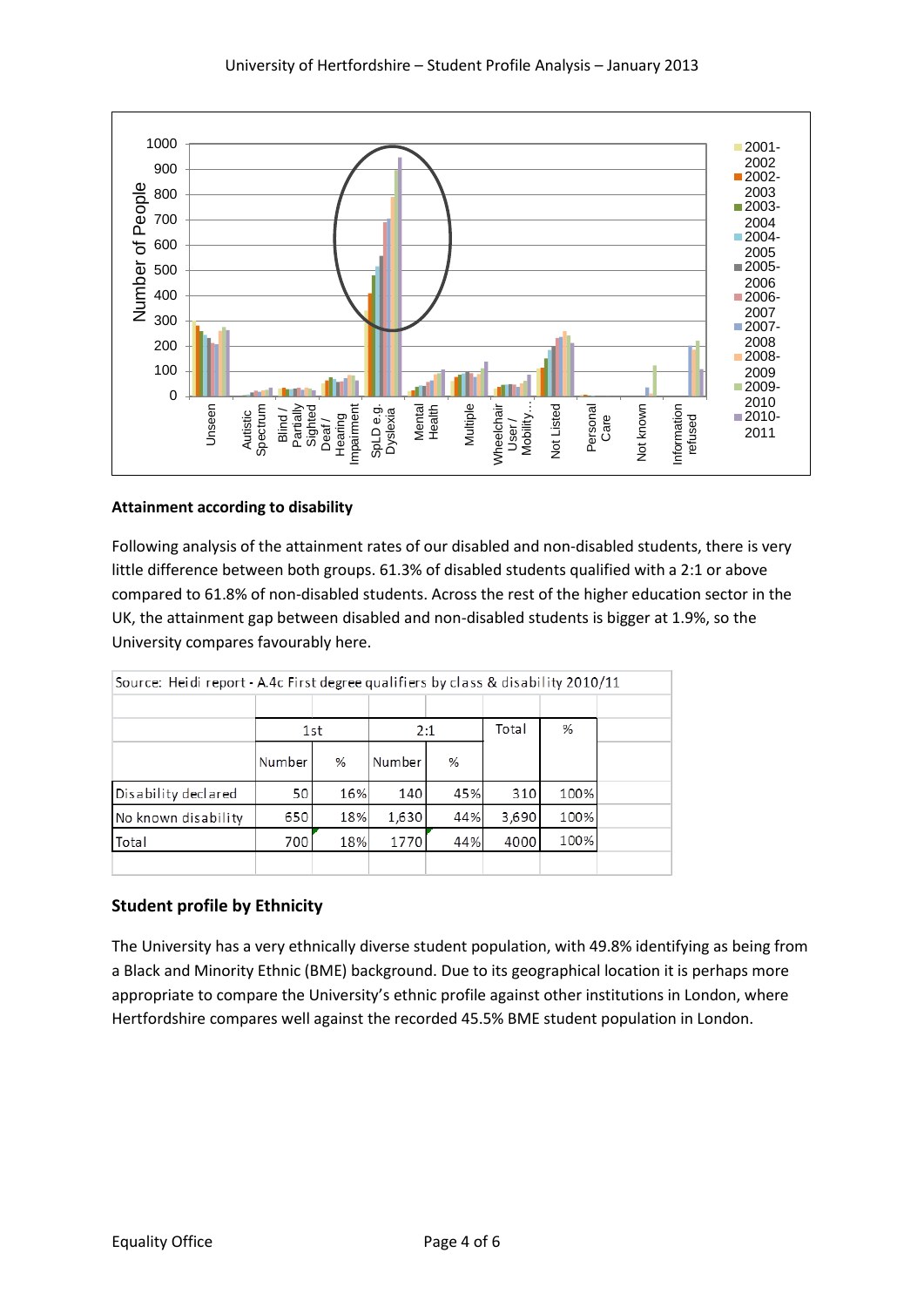| Source: HESA Student Return 2010/11       |                                  |                                 |                |  |
|-------------------------------------------|----------------------------------|---------------------------------|----------------|--|
| <b>All Students</b>                       |                                  |                                 |                |  |
|                                           |                                  |                                 |                |  |
| All Students by Ethnic Origin (2010-2011) |                                  |                                 |                |  |
|                                           |                                  |                                 | All Students % |  |
|                                           | <b>White</b>                     |                                 |                |  |
|                                           | Mixed                            | White                           | 47.5%          |  |
|                                           |                                  | Mixed                           | 3.6%           |  |
|                                           | Asian/Asian British              | Asian / Asian British           | 20.3%          |  |
|                                           |                                  | Black / Black British           | 16.2%          |  |
|                                           | Black/Black British              | Chinese                         | 5.9%           |  |
|                                           |                                  | Other Ethnic Background         | 3.8%           |  |
|                                           | ■ Chinese                        | Information Refused / Not Known | 2.7%           |  |
|                                           | Other Ethnic<br>Background       |                                 |                |  |
|                                           | Not Known/Information<br>Refused |                                 |                |  |
|                                           |                                  |                                 |                |  |

The ethnic profile of our students changes according to study, with the same profile of 49.8% BME students studying at undergraduate level. This increases slightly to 51.6% for those BME students studying postgraduate taught programmes, yet representation declines significantly to just 26.8% studying in postgraduate research programmes. More analysis is required to understand why BME student representation is much lower in these programmes.

### **Attainment according to ethnicity**

Looking broadly at the attainment levels between our White and BME students, it appears that the gap is greater than that reported across the higher education sector in the UK of 18.4%. 75.9% of White students qualified with a 2:1 or above compared to their BME peers, where only 52.1% achieved the same result; making the gap between White and BME qualifiers 23.8% in 2010/11.

More analysis is required to identify where attainment is lowest amongst the different ethnic groups and across which study areas. The BME attainment gap is something that the University is committed to reduce and this has been identified as a specific equality objective together with an explicit target to reduce the gap by 2016.

|            |                                                          |     |        |     |       |      | Source: Heidi report - A.4b First degree UK domicile qualifiers by class & BME marker 2010/11 |  |
|------------|----------------------------------------------------------|-----|--------|-----|-------|------|-----------------------------------------------------------------------------------------------|--|
|            |                                                          |     |        |     |       |      |                                                                                               |  |
|            |                                                          |     |        |     |       |      |                                                                                               |  |
|            |                                                          | 1st | 2:1    |     | Total | %    |                                                                                               |  |
|            | Number                                                   | %   | Number | %   |       |      |                                                                                               |  |
| White      | 485                                                      | 27% | 885    | 49% | 1,805 | 100% |                                                                                               |  |
| <b>BME</b> | 120                                                      | 8%  | 610    | 44% | 1,400 | 100% |                                                                                               |  |
| Total      | 605                                                      | 19% | 1495   | 47% | 3,205 | 100% |                                                                                               |  |
|            | $BME = Black and minority ethnic$                        |     |        |     |       |      |                                                                                               |  |
|            | Note: This report DOES NOT include 'ethnicity not known' |     |        |     |       |      |                                                                                               |  |